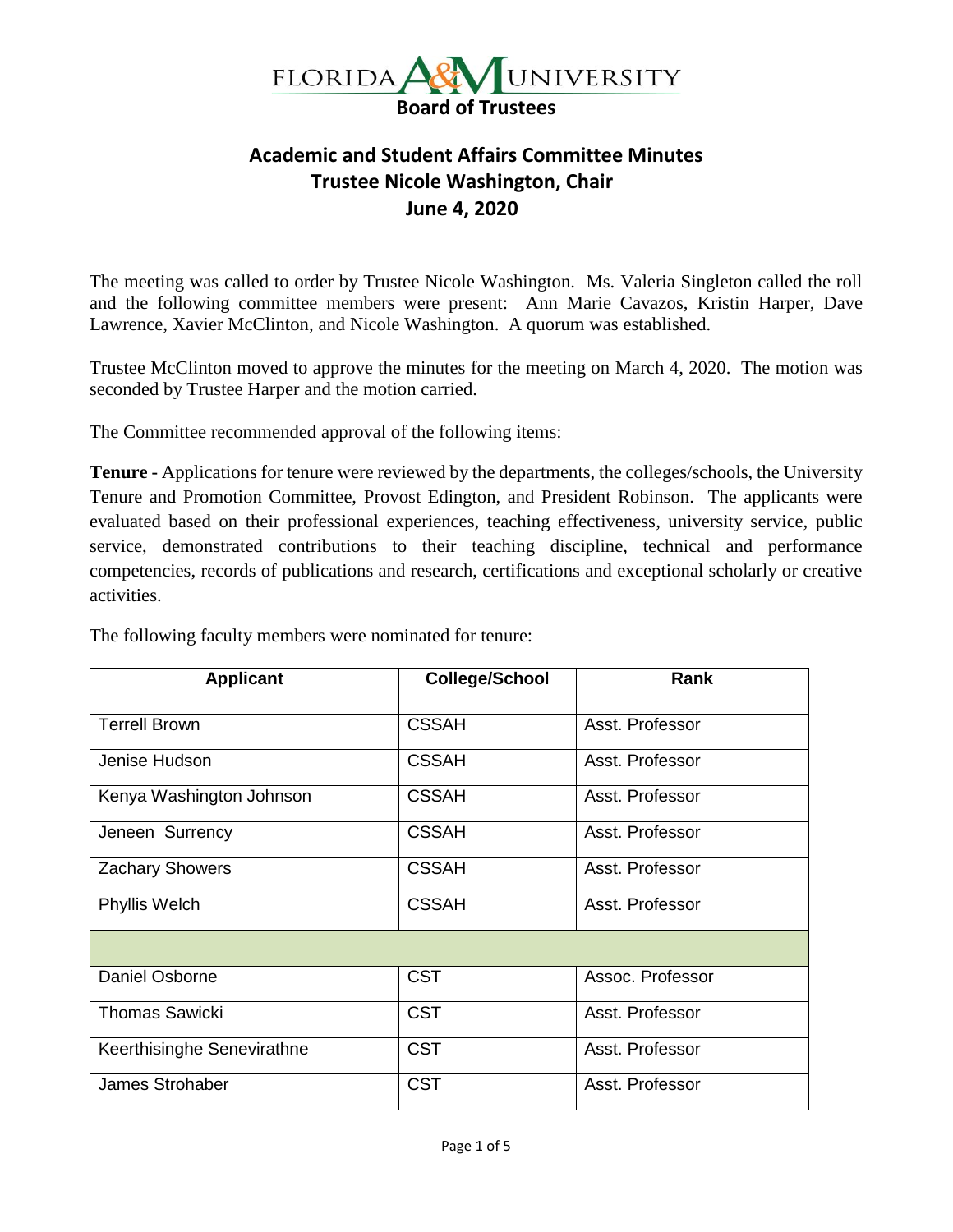

| <b>Applicant</b>      | <b>College/School</b> | Rank             |
|-----------------------|-----------------------|------------------|
| <b>Donald Axelrad</b> | <b>COPPS</b>          | Assoc. Professor |
| Tammie Johnson        | <b>COPPS</b>          | Assoc. Professor |
| John Luque            | <b>COPPS</b>          | Assoc. Professor |
|                       |                       |                  |
| Rajiv Dalal           | <b>SOAHS</b>          | Asst. Professor  |
|                       |                       |                  |
| Samique March-Dallas  | <b>SBI</b>            | Asst. Professor  |
| <b>Errick Farmer</b>  | <b>SBI</b>            | Assoc. Professor |
|                       |                       |                  |
| Sevilla Bronson       | SON                   | Asst. Professor  |
|                       |                       |                  |
| <b>Daniel Solis</b>   | <b>CAFS</b>           | Asst. Professor  |
| Aavudai Anandhi Swamy | <b>CAFS</b>           | Asst. Professor  |
|                       |                       |                  |
| Rebecca Blankenship   | <b>COE</b>            | Asst. Professor  |
| <b>Cheron Davis</b>   | <b>COE</b>            | Asst. Professor  |
| Alishea Rowley        | <b>COE</b>            | Asst. Professor  |
| Nicholas Thomas       | <b>COE</b>            | Asst. Professor  |

A question was asked concerning the faculty workload study and the balance of faculty members being nominated for tenure. Dr. Edington stated that there was an excellent representation and distribution with respect to gender of the faculty members that are being nominated for tenure.

Trustee McClinton moved to approve the nominations for tenure. The motion was seconded by Trustee Cavazos and the motion carried.

**College of Pharmacy and Pharmaceutical Sciences Name Change** - In an effort by the College of Pharmacy and Pharmaceutical Sciences to include the Institute of Public Health in the name of the unit, a request to change the name of the college was submitted for approval. The request was approved by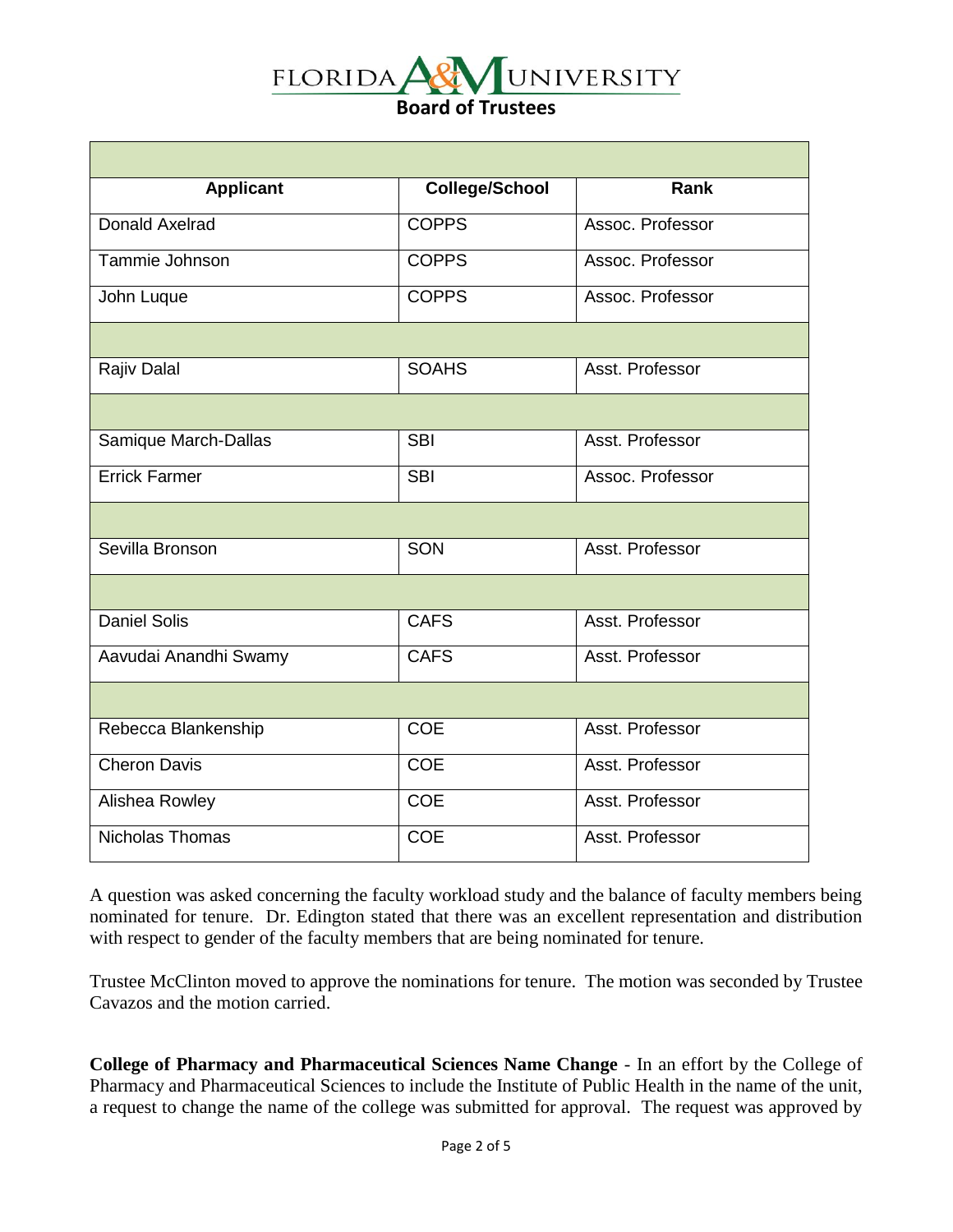

the Faculty Senate. The new name for the college will be College of Pharmacy and Pharmaceutical Sciences + Public Health. In addition, we are requesting a renaming of the four experiential sites to reflect the nomenclature that is relevant to academic pharmacy.

The instructional sites will include "Florida A&M University College of Pharmacy and Pharmaceutical Sciences, Institute of Public Health" followed by the regional names:

- The Davie site will now be **South Florida Pharmacy Practice Center.**
- The Jacksonville site will now be **Northeast Florida Pharmacy Practice Center.**
- The Tampa/Orlando site will now be **Central Florida Pharmacy Practice Center.**
- The Northwest Florida site will now be **Durell Peaden Jr. Rural Pharmacy Education Campus.**

An observation was made concerning the long name for the College of Pharmacy and Pharmaceutical Sciences + Public Health. Dr. Edington stated that the Institute of Public Health has always been a high profile and prominent component of the college, but it failed to get the recognition. In addition, the institute is playing a prominent role around the state during the pandemic. So, this name change will help provide proper branding for the unit.

Trustee McClinton moved to approve the renaming of the College of Pharmacy and Pharmaceutical Sciences. The motion was seconded by Trustee Cavazos and the motion carried.

**Academic Calendar 2021 - 2022 -** The academic calendar for 2021 - 2022 was presented to the Board of Trustees for approval, in accordance with Florida Board of Education Rule 6A-10.019. Additionally, the Board of Governors Regulation 8.001 requires each university to adopt an annual calendar which includes the beginning and ending dates for each semester, the dates for final examinations, and the dates for the issuance of diplomas.

Please note that the beginning and ending dates of each semester, the holidays, and the breaks have been agreed upon by the Calendar Committee, which includes representatives from Florida A&M University, Florida State University, and Tallahassee Community College. The Calendar Committee meets annually to coordinate the calendars of the three educational institutions in Tallahassee.

Trustee Harper moved to approve the academic calendar for 2021 - 2022. The motion was seconded by Trustee McClinton and the motion carried.

**Sabbatical and Professional Development Leave** - Each year the university provides the faculty an opportunity to apply for sabbatical or professional development leave for the succeeding year. This year, eight faculty members are being recommended for approval. In addition, there were no applications for professional development leave.

In reviewing the applications, the Sabbatical and Professional Leave Committee considered the programs and activities that will occur while on leave; the expected increase in value of the employee to the university and to the employee's academic discipline; specific results anticipated from the leave; and any other prior leaves that had been provided to the faculty members. A brief synopsis of each sabbatical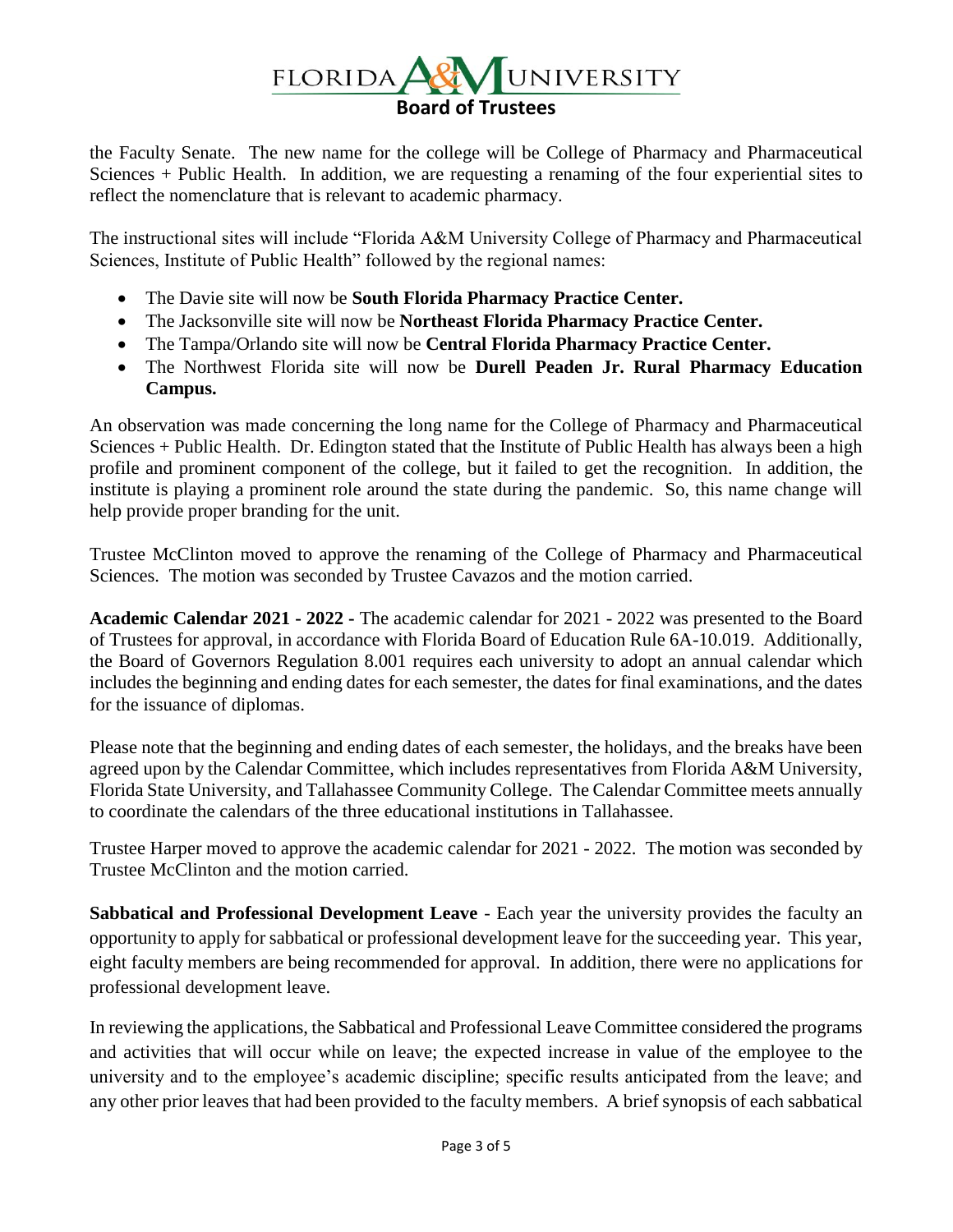

project was provided in the committee packet: Dr. Dawn Brown-Cross, School of Allied Health Sciences; Dr. Emma Waters Dawson, College of Social Sciences, Arts, and Humanities; Dr. Edward Jones, College of Science and Technology; Dr. Carl Moore, FAMU-FSU College of Engineering; Dr. Mandip Sachdeva, College of Pharmacy and Pharmaceutical Sciences; Professor Omar Saleem, College of Law; Dr. Daaim Shabazz, School of Business and Industry; and Dr. Henry Neal Williams, School of the Environment.

Trustee Cavazos moved to approve the request for sabbatical leave for the eight faculty members. The motion was seconded by Trustee McClinton and the motion carried.

**Request for Leave Without Pay for Dr. Carol Scarlett** - In accordance with BOT Policy Number 2005-21, the university will consider requests for unpaid leave of absence from regular employees who have at least one year of continuous service. The university grants leave of absence for the following reasons: parental, medical, educational, military service, and personal. Dr. Scarlett requested leave without pay to conduct work at Argonne National Laboratory from August 10, 2020 through May 10, 2021.

Trustee Harper moved to approve the request for leave without pay for Dr. Carol Scarlett from August 10, 2020 through May 10, 2021. The motion was seconded by Trustee Cavazos and the motion carried.

**Amendments to Student Affairs Regulations** – Dr. William Hudson, Jr., presented revisions to the following regulations:

- Regulation  $2.001$  Housing
- Regulation 2.011 Assessment and Care Team
- Regulation 2.012 Student Code of Conduct
- Regulation 2.013 Due Process, Other Rights and Responsibilities
- Regulation 2.026 Student Meal Plan
- Regulation 2.028 Anti-Hazing

Trustee Lawrence moved to approve the revised regulations. The motion was seconded by Trustee McClinton and the motion carried.

**Student Affairs Updates** – The following informational updates were provided:

- Updates were provided on student support services, enrollment management, and hazing prevention initiatives.
	- o The university has hired 13 new advisors and has extended offers to 12 additional advisors. It is anticipated that the new advisors will begin employment on July 10, 2020. These new hires will bring the total core group of academic advisors to 48. In addition, the university added three mental health positions to our Counseling Center this academic year. Two positions have been filled and there is an active search to fill the remaining position.